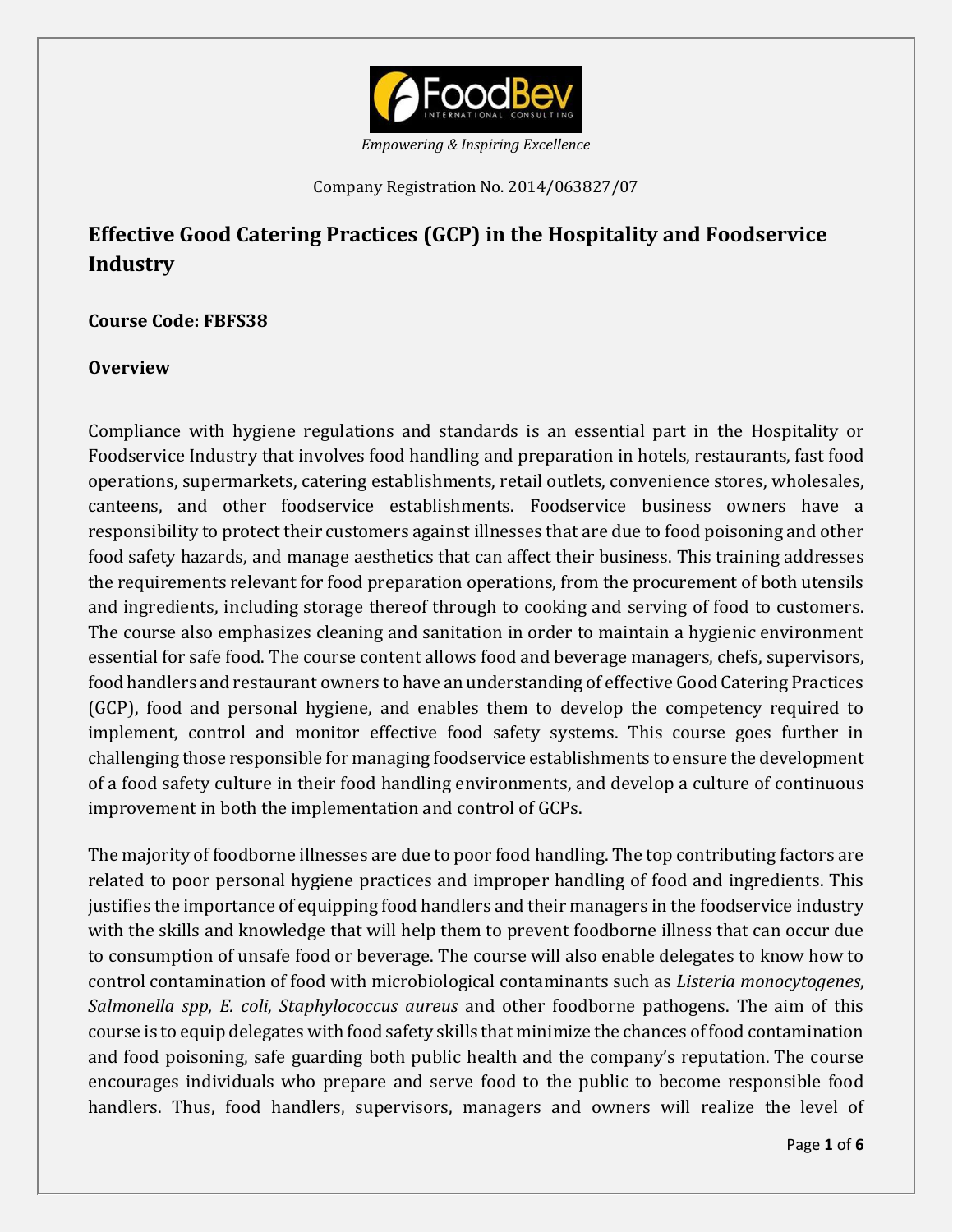responsibility they have regarding the health and safety of their customers and the impact this has on their business.

This course focuses on the training of staff in best practices which are covered in GCPs based on local standards of Foodstuffs, Cosmetics and Disinfectants Act No. 54 of 1972 R638 Regulations Governing General Hygiene requirements for Food Premises, the Transport of Food and Related Matters. Bespoke training courses will be designed as per specific requirements of clients and can include international standards, such as HACCP, ISO 22000, FSSC 22000 and ISO/TS 22002-2 prerequisite programmes (PRPs) for the catering industry including allergen management.

# **Course Objectives** (Expected Outcomes)

- $\triangleright$  Understand the basics of food safety in relation to a foodservice establishment
- $\triangleright$  Familiarize with foodborne illnesses and their causes, including food poisoning caused by foodborne bacteria such as *Listeria, Salmonella, E. coli, Staphylococcus aureus* and other food poisoning bacteria
- $\triangleright$  Understand the acceptable food handling practices that are required for a foodservice establishment
- $\triangleright$  Identify and Understand the specific PRPs for catering
- $\triangleright$  Acquire the practical skills to implement a GCP system in a foodservice establishment

# **Course Content**

This course equips individuals with skills and knowledge in Food Safety Management System Prerequisite programmes (PRPs) such as management of ingredients, packaging materials and cleaning chemicals; pest control; waste management; management of utilities such as water, energy, air, ice and other gases and liquids; personnel hygiene including identifying bad personnel habits, good hand washing techniques; cleaning and sanitizing equipment and utensils; suitable sanitary facilities; control of allergens; temperature control of food; and correct storage of food. The course covers:

- $\triangleright$  Basic concepts and principles of Food Safety
- Food Safety Hazards, nature, variety, sources and routes of contamination
- Control of Food Safety Hazards
- $\triangleright$  Importance of food safety: Implications of failing to control food safety hazards
- Case studies: Importance of food safety Incidences of contamination, food poisoning or disease outbreaks and the results of making unsafe food.
- Good Catering Practices (GCPs) and Introduction to Pre-requisite programmes (PRPs)
- $\triangleright$  Benefits of GCPs
- Food Safety Standards: SANS 10049, SANS 10330 and ISO/TS 22002-2 for catering
- $\triangleright$  National Legislations
- Videos on Food Safety: Dos and Don'ts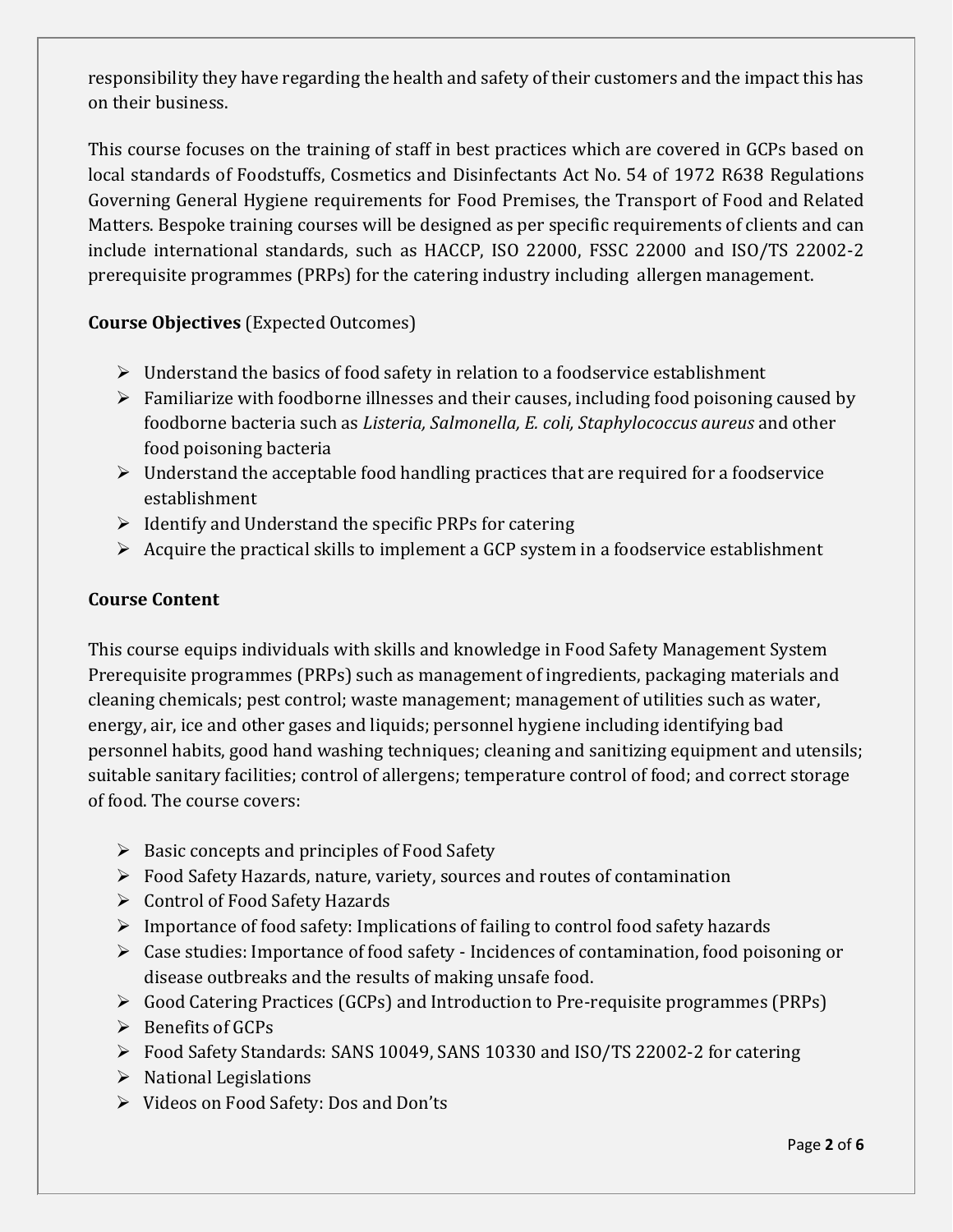# **Pre-Requisite Programmes / Good Catering Practices (GCPs)**

- $\triangleright$  Details of PRPs/GCPs: What Good and Bad Looks like
	- o Sanitary Facilities: Construction & lay-out of buildings
	- o Surrounding environment
	- o Lay-out of premises and workspace
		- Internal design, layout and traffic patterns (the movement patterns of materials, products and people, and the layout of equipment)
		- **Physical separation of raw food from cooked food.**
		- Storage of food, packaging materials, ingredients and non- food chemicals
	- o Food Establishment Maintenance
- $\triangleright$  Hygienic design of equipment
	- o Equipment suitability, cleaning & maintenance
	- o Temperature control & monitoring equipment
	- o Equipment calibration
- $\triangleright$  Management of services/Utilities
	- o Water
	- o Air (including compressed air and other gases and gas systems used in preparing food.
	- o Energy
- $\triangleright$  Waste disposal
- $\triangleright$  Management of purchased materials
	- o Proper receiving and storage practices for ingredients, chemicals and packaging materials
	- o Selection and management of suppliers
	- o Incoming material requirements (inspection of delivery vehicles and verification of materials)
	- o Proper temperature control
	- o Stock control
- $\triangleright$  Safe food handling: Measures for prevention of cross contamination
	- o Proper handling and display of food
	- o Preventing Microbiological cross-contamination
	- o Managing/Controlling allergens
	- o Controlling contamination by physical food safety hazards
	- o Controlling contamination by Chemical food safety hazards
- $\triangleright$  Temperature control of food
- $\triangleright$  Personal health and hygiene
	- o Introduction to personnel cleanliness/health & grooming
	- o Food safety hazards associated with food handlers
	- o Good hygiene practices and their importance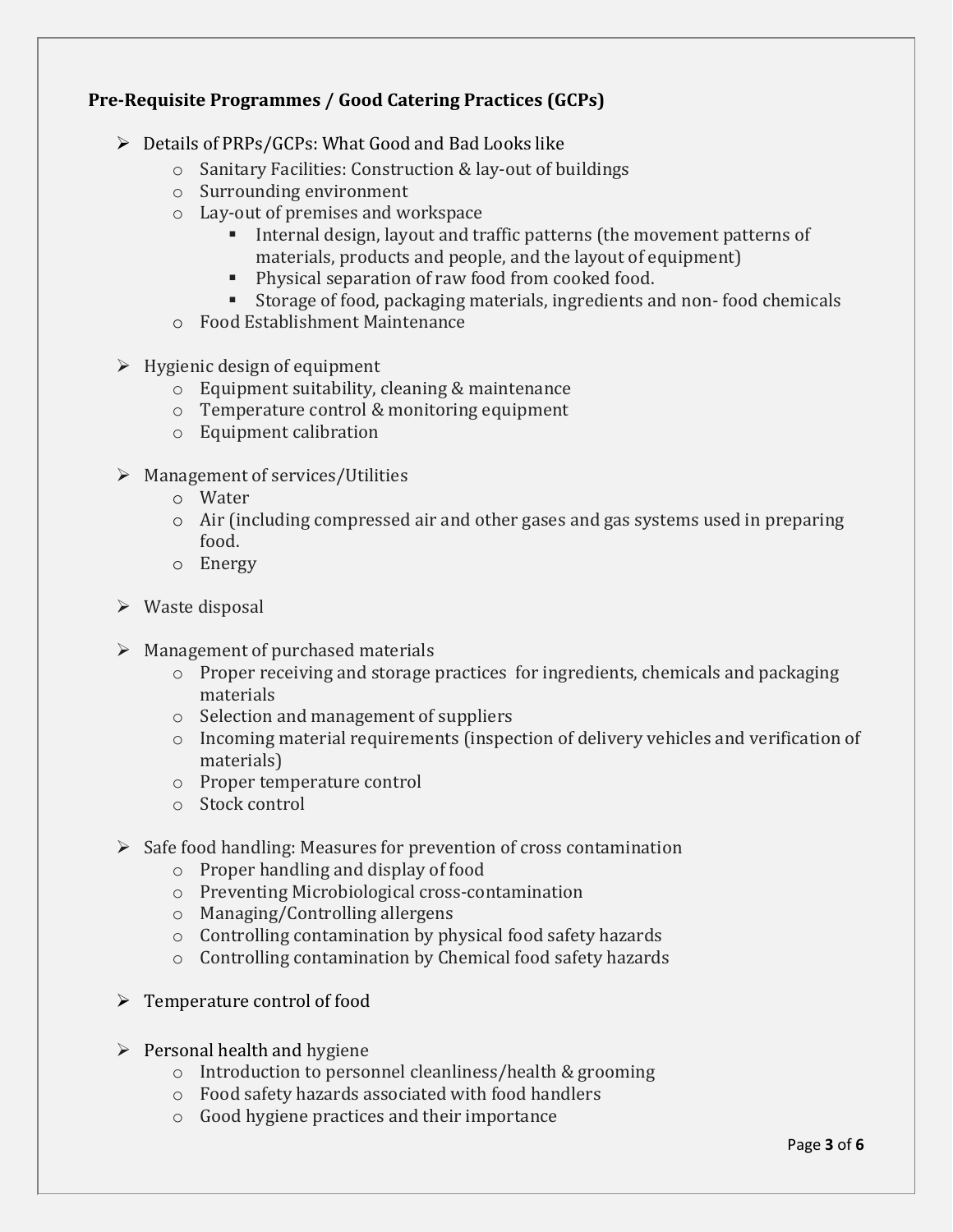- o Consequences of poor personal hygiene
- o Training of food handlers
- o Employee facilities
- o PPE/C
- o Personal Behaviours/habits
- $\triangleright$  Cleaning and Sanitizing
	- o Cleaning and sanitizing agents
	- o Cleaning tools and equipment
	- o Cleaning and sanitizing procedures and programmes
	- o Monitoring sanitation effectiveness
- Pest Control
- $\triangleright$  Product identification and traceability
- $\triangleright$  Food product information & consumer awareness
- $\triangleright$  Documenting GCPs
- $\triangleright$  Monitoring, Reviewing and Auditing of GCPs
- $\triangleright$  Management and supervision
- $\triangleright$  PRPs specific to Catering
	- o Thawing
	- o Preparation Cooking
	- o Portioning
	- o Cooling and storage
	- o Freezing, storage and thawing
	- o Transport
	- o Food reheating
	- o Food service
	- o Identification and hygiene control system

#### **Allergen Management Awareness**

- $\triangleright$  What are food allergens?
- $\triangleright$  Importance of allergen management in the foodservice industry
- $\triangleright$  Potential sources of cross contamination in the foodservice industry

## **Who should attend?**

The course can be designed for all levels of staff in the Foodservice Industry including:

- $\triangleright$  Food and Beverage Managers
- $\triangleright$  Chefs (commis, sous, chef de partie, executive chefs)
- Banqueting Managers and Supervisors of all foodservice establishments
- Quality Assurance and Quality Control managers
- Food Safety officers/managers, Food Safety Team, Food Safety Auditors and inspectors.
- $\triangleright$  Any other person working in a food preparation business.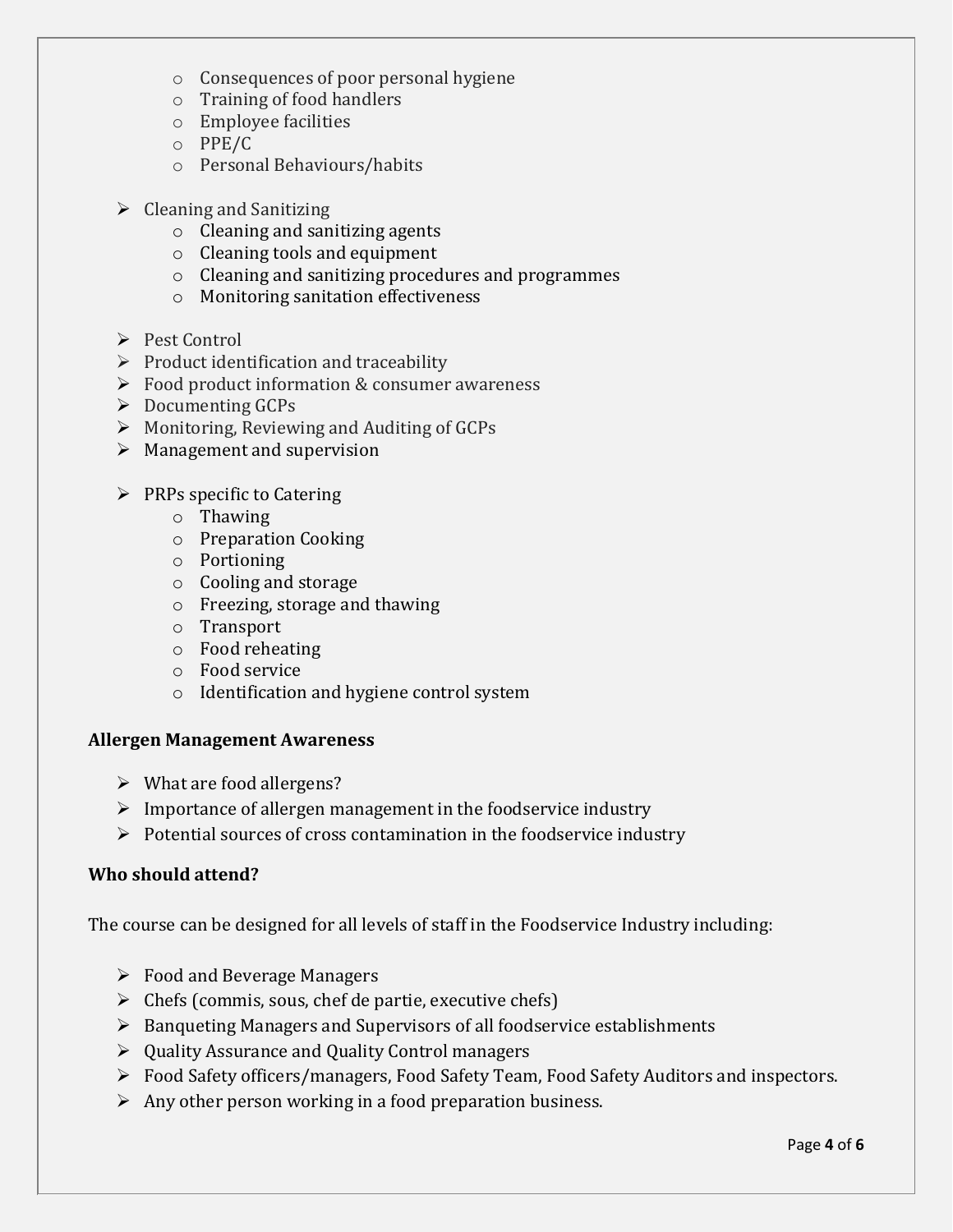### **Assessment**

- $\triangleright$  Formative assessment through quizzes, workshop discussions and case studies
- $\triangleright$  Examination may be given at the end of the course.
- $\triangleright$  Full attendance of the course is essential for a certificate to be issued

#### **Entry requirements**

 $\triangleright$  A basic comprehension of English and be able to read and write

#### **Duration of the course:** 2-3 Days

#### **Progression**

- $\triangleright$  Basic HACCP Awareness Level 2
- Advanced HACCP Implementation (Integrated with TACCP & VACCP Awareness) for Managers and Food Safety Team: Level 4
- ISO 22000:2018 Food Safety Management System Implementation
- FSSC 22000 Version 5 Practical Implementation including Food Defense (TACCP) and Food Fraud (VACCP) Awareness
- Managing Food Integrity: TACCP (Food Defense) and VACCP (Food Fraud) Threat and Vulnerability Assessment Implementation for FSSC 22000 Version 5

## **Cost**

#### As per price list

Training can be arranged **in-house** for **5** or more participants at **discounted prices** and this has an added advantage of practical application at the learner's workplace

#### **Venues**

#### **In South Africa:**

**Durban**: Three Cities, Urban Park Hotel, 60 Meridian Drive, Umhlanga Ridge. **Johannesburg:** City Lodge Hotel Sandton, Cnr Hill Rd & Rivonia Road, Morningside **Pretoria:** Protea Hotel Manor Hatfield, 1050 Burnett Street Entrance on Festival Street, Hatfield, 0083 (5 minutes-walk from Gautrain Hatfield Station) **Cape Town:** City Lodge Hotel Victoria & Alfred Waterfront - Corner Dock and Alfred Roads, **Waterfront** 

**Outside South Africa:** To be advised